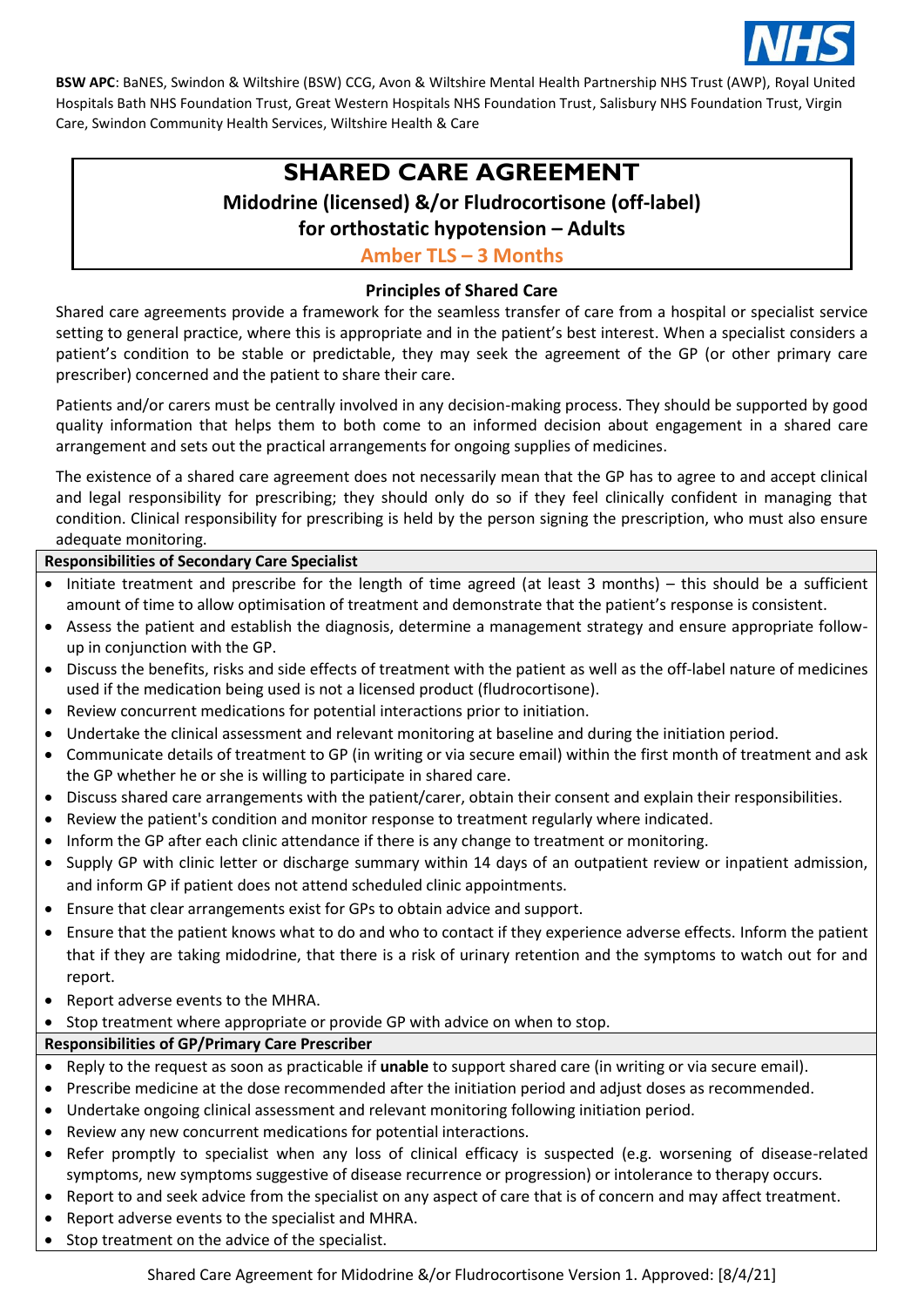

#### **Responsibilities of Patient/Carer**

- Share any concerns in relation to treatment with medicine.
- Report any adverse effects to the specialist or GP whilst taking the medicine.
- Attend appointments for clinical review and monitoring.

|                                                            | Attend appointments for clinical review and monitoring.                                          |                                                                                                  |  |
|------------------------------------------------------------|--------------------------------------------------------------------------------------------------|--------------------------------------------------------------------------------------------------|--|
| 1. Summary of                                              | Orthostatic (or postural) hypotension is defined as                                              |                                                                                                  |  |
| condition and                                              |                                                                                                  | a sustained reduction of systolic blood pressure (BP) of at least 20 mmHg and/or                 |  |
| treatment aims                                             | diastolic BP of at least 10 mmHg, or                                                             |                                                                                                  |  |
| Include links to relevant<br>clinical guidelines e.g. NICE | systolic BP fall >30 mmHg in hypertensive patients with supine systolic BP > 160 mmHg,           |                                                                                                  |  |
|                                                            |                                                                                                  | when assuming a standing position or during a head-up tilt test of at least 60°.                 |  |
|                                                            |                                                                                                  | Orthostatic hypotension results from an inadequate physiological response to postural changes    |  |
|                                                            |                                                                                                  | in BP. In people with the condition, standing leads to an abnormally large drop in BP, which can |  |
|                                                            |                                                                                                  | result in symptoms such as light-headedness, dizziness, blurring of vision, syncope and falls.   |  |
|                                                            |                                                                                                  | Orthostatic hypotension may be idiopathic or may arise as a result of disorders affecting the    |  |
|                                                            |                                                                                                  | autonomic nervous system (for example, Parkinson's disease, multiple system atrophy or           |  |
|                                                            |                                                                                                  | diabetic autonomic neuropathy), from a loss of blood volume or dehydration, or because of        |  |
|                                                            | certain medications such as antihypertensive drugs.                                              |                                                                                                  |  |
|                                                            |                                                                                                  | Orthostatic hypotension is more common in older people, and estimates of prevalence range        |  |
|                                                            |                                                                                                  | from 5% to 30% of people aged over 65 years (in the general population), up to 60% of people     |  |
|                                                            | with Parkinson's disease, and up to 70% of people living in care homes.                          |                                                                                                  |  |
|                                                            | Some estimate that 50% of cases have a medication cause $-$ these include, for example,          |                                                                                                  |  |
|                                                            | diuretics, alpha blockers, nitrates, tricyclic antidepressants etc. Thus, medication review as a |                                                                                                  |  |
|                                                            | first step is important.                                                                         |                                                                                                  |  |
|                                                            | Non-pharmacological management options are recommended first-line if no medication cause is      |                                                                                                  |  |
|                                                            | found (including increased water and salt ingestion) with BP monitoring. If these do not resolve |                                                                                                  |  |
|                                                            |                                                                                                  | symptoms, pharmacological treatment with midodrine or fludrocortisone alone or in                |  |
|                                                            |                                                                                                  | combination, may be considered. The choice of starting fludrocortisone or midodrine will         |  |
|                                                            |                                                                                                  | depend in part as to whether the patient's problem is primarily volume or autonomic              |  |
|                                                            | neuropathy related, so a tailored approach is needed by the specialist.                          |                                                                                                  |  |
| 2. Details of                                              |                                                                                                  | This SCA covers the management of severe orthostatic hypotension due to autonomic                |  |
| medicine and                                               |                                                                                                  | dysfunction when corrective factors have been ruled out and other forms of treatment are         |  |
| indication                                                 | inadequate.                                                                                      |                                                                                                  |  |
| Please state whether                                       | Midodrine Hydrochloride: Licensed Indication<br>$\bullet$                                        |                                                                                                  |  |
| licensed or unlicensed<br>(off-label) use. Note that       | Fludrocortisone Acetate Tablets (Florinef®): "Off-Label" indication                              |                                                                                                  |  |
| shared care is generally                                   | Use of these medicines for other types of orthostatic hypotension or for neurocardiogenic        |                                                                                                  |  |
| unsuitable for off-label                                   | syncope is not included in this SCA.                                                             |                                                                                                  |  |
| prescribing unless it is a<br>widely recognised use (e.g.  |                                                                                                  |                                                                                                  |  |
| included in BNF)                                           |                                                                                                  |                                                                                                  |  |
| 3. Pharmaceutical                                          | Route of administration:                                                                         | Oral                                                                                             |  |
| aspects                                                    | Formulation:                                                                                     | <b>Tablets</b>                                                                                   |  |
|                                                            | <b>Administration details:</b>                                                                   | With water                                                                                       |  |
|                                                            | Other important information:                                                                     |                                                                                                  |  |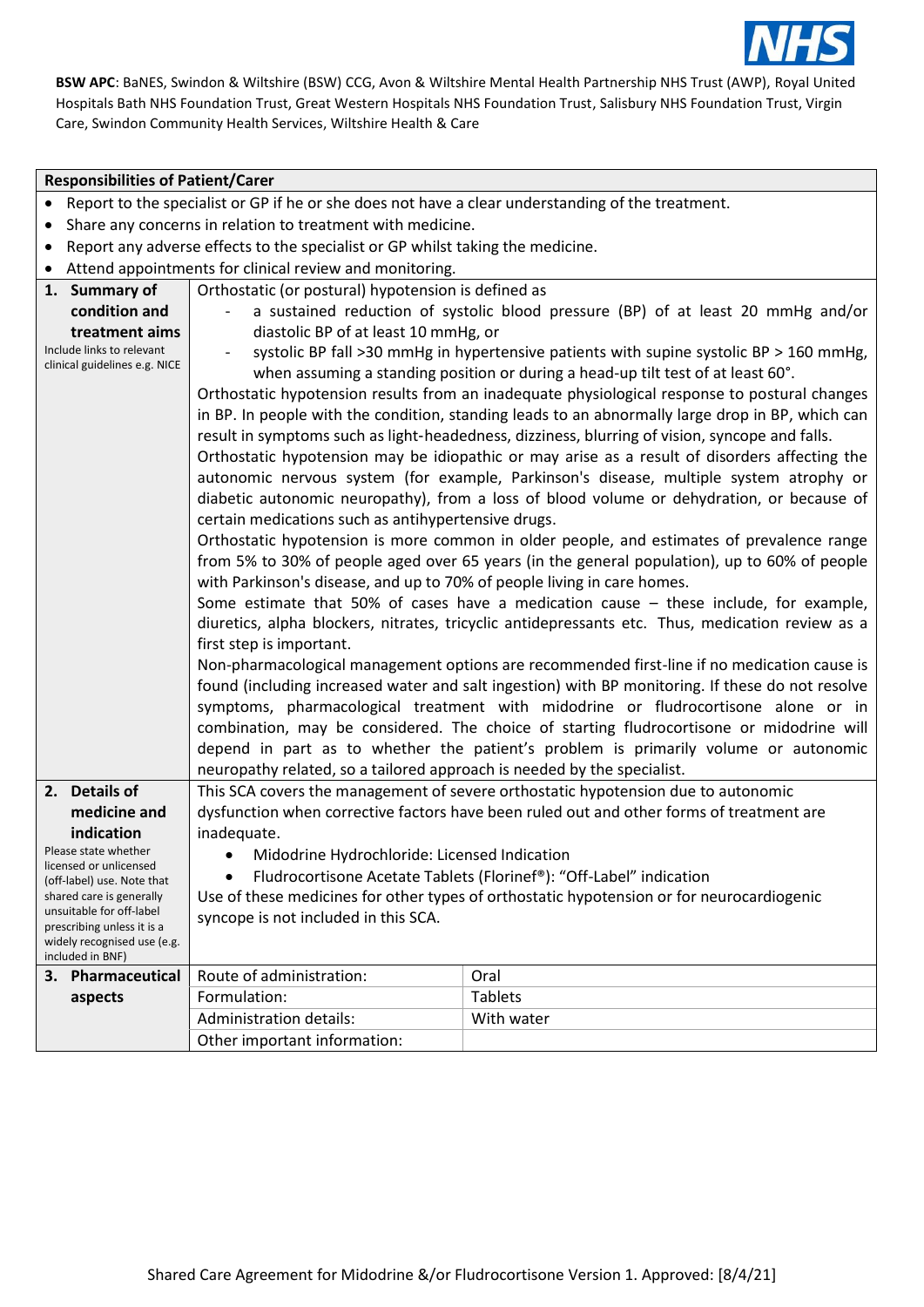

| 4. Usual dose and                                          | Titration of the dose to max. tolerated and effective dose will be undertaken by the specialist:     |                                   |  |
|------------------------------------------------------------|------------------------------------------------------------------------------------------------------|-----------------------------------|--|
| frequency                                                  |                                                                                                      |                                   |  |
| (including                                                 | Midodrine: Initially 2.5 milligrams TDS (ideally first thing in the morning (before rising), mid-    |                                   |  |
| details of dose                                            | morning and mid-afternoon). Titration is usually as follows:                                         |                                   |  |
| adjustments,                                               | Week 1: 2.5 milligrams TDS                                                                           |                                   |  |
| e.g. in renal                                              | Week 2: 5 milligrams TDS                                                                             |                                   |  |
| impairment)                                                | Week 3: 7.5 milligrams TDS                                                                           |                                   |  |
| and duration of                                            | Week 4: 10 milligrams TDS (maximum dose)                                                             |                                   |  |
| therapy                                                    | Effects can be seen from as little as half to one hour following doses and the increase in standing  |                                   |  |
| Transfer of monitoring and<br>prescribing to Primary       | systolic pressure can be sustained for up to 6 hours or more. The last daily dose should be taken    |                                   |  |
| care is normally after the                                 | at least 4 hours before bedtime in order to prevent supine hypertension.                             |                                   |  |
| patient is on regular dose<br>and with satisfactory        |                                                                                                      |                                   |  |
| investigation results.                                     | Fludrocortisone: Initially 100 micrograms each morning (50 microgram if >65 years). Dose             |                                   |  |
| All dose or formulation                                    | titrated according to response up to a max of 400 micrograms each morning. Patients taking           |                                   |  |
| adjustments will be the<br>responsibility of the           | fludrocortisone should carry steroid treatment cards which give clear guidance on the                |                                   |  |
| initiating specialist unless                               | precautions to be taken to minimise risk and which provide details of prescriber, drug, dosage       |                                   |  |
| directions have been                                       | and the duration of treatment.                                                                       |                                   |  |
| discussed and agreed with<br>the primary care clinician.   |                                                                                                      |                                   |  |
| The duration of treatment                                  | <b>COMBINATION USE:</b> If higher doses of midodrine or fludrocortisone are not tolerated due to     |                                   |  |
| will be determined by the<br>specialist, based on clinical | side-effects, consider combination treatment as advised by a specialist.                             |                                   |  |
| response and tolerability.                                 |                                                                                                      |                                   |  |
| Termination of treatment                                   | For all medicines in this SCA, duration of treatment is subject to patients' response to             |                                   |  |
| will be the responsibility of<br>the specialist.           | treatment and tolerability.                                                                          |                                   |  |
| 5. Baseline                                                | <b>Baseline investigations</b>                                                                       |                                   |  |
| investigations                                             | For all medicines in this SCA:                                                                       |                                   |  |
| and initial                                                | Initial lying and standing BP                                                                        |                                   |  |
| monitoring to                                              | U&E, glucose, BP, HR, weight, FBC, Bone Mineral Density (Fludrocortisone only, use FRAX<br>$\bullet$ |                                   |  |
| be undertaken                                              | before DEXA (note that DEXA is inaccurate/uninterpretable in those > 80-85 years)), lipids           |                                   |  |
| by specialist                                              | Additionally for fludrocortisone: assess for risk factors or pre-existing conditions that may        |                                   |  |
|                                                            | potentially be exacerbated by steroid therapy, such as diabetes, dyslipidemia, CVD, GI disorders,    |                                   |  |
|                                                            | affective disorders, or osteoporosis.                                                                |                                   |  |
|                                                            | <b>Monitoring</b>                                                                                    | <b>Frequency</b>                  |  |
|                                                            | Monitor lying and standing BP                                                                        | • Primary care checks             |  |
|                                                            | Monitor electrolytes weekly in the first month and 3 monthly                                         | lying and standing BP             |  |
|                                                            | thereafter.                                                                                          | at 2-4 weeks and                  |  |
|                                                            | Specialist to advise patient to self-monitor and immediately<br>$\bullet$                            | seek further advice               |  |
|                                                            | report symptoms of supine hypertension such as chest pain,                                           | to titrate medication             |  |
|                                                            | palpitations, shortness of breath, headache and blurred vision.                                      | if still symptomatic.             |  |
|                                                            | Follow-up by secondary care is required for patients whom are<br>$\bullet$                           | Secondary care to                 |  |
|                                                            | still symptomatic at 4 weeks - This could be via telephone in the                                    | review the                        |  |
|                                                            | majority of cases.                                                                                   | continuation of                   |  |
|                                                            |                                                                                                      | treatment at 6                    |  |
|                                                            |                                                                                                      | months then at 12                 |  |
|                                                            |                                                                                                      | months                            |  |
| 6. Ongoing                                                 | <b>Monitoring</b>                                                                                    | <b>Frequency</b>                  |  |
| monitoring                                                 | For all medicines in this SCA: Monitor U&Es and LFTs and                                             | U&E, LFTs, lying and<br>$\bullet$ |  |
| requirements<br>to be                                      | supine/standing BP. Monitor for signs of developing heart failure or                                 | standing blood                    |  |
|                                                            | volume overload.<br>pressure 3-6 monthly                                                             |                                   |  |
| undertaken by                                              |                                                                                                      | Monitor for signs or<br>$\bullet$ |  |
| primary care                                               | Additionally for fludrocortisone: As fludrocortisone is a potent                                     | symptoms of supine                |  |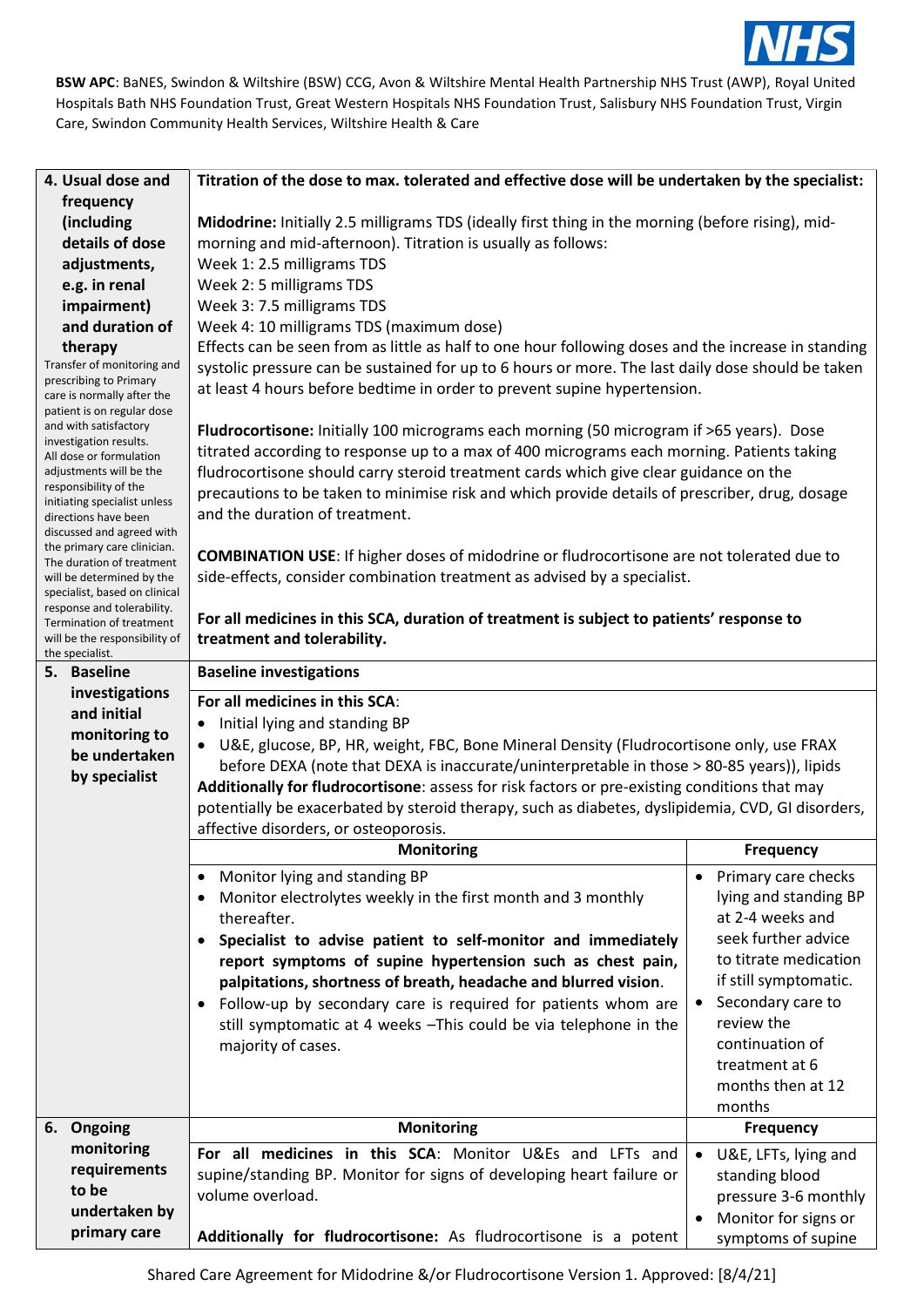

|                                                               | mineralocorticoid, the dosage and salt intake should be carefully<br>monitored to avoid hypertension, oedema or weight gain. Salt<br>restriction and/or potassium supplements may be necessary as<br>advised by the specialist.              | hypertension and for<br>bradycardia at review<br>and on an ad hoc<br>basis.<br>Withdraw<br>$\bullet$<br>fludrocortisone<br>slowly over several<br>weeks to avoid the<br>effects of adrenal<br>suppression. Monitor<br>pulse rate.                                                                                                        |
|---------------------------------------------------------------|----------------------------------------------------------------------------------------------------------------------------------------------------------------------------------------------------------------------------------------------|------------------------------------------------------------------------------------------------------------------------------------------------------------------------------------------------------------------------------------------------------------------------------------------------------------------------------------------|
| 7. Action(s) to be<br>taken by<br>primary care if<br>abnormal | Review and discontinuation of Midodrine by GP<br>Symptoms of supine hypertension such as<br>chest pain, palpitations, shortness of breath,                                                                                                   | Check lying and standing BP. If supine<br>hypertension present, see below.                                                                                                                                                                                                                                                               |
| result(s)/<br>adverse effects                                 | headache, blurred vision<br>Supine hypertension (systolic BP>160mmHg)<br>(hypertension in the supine position, e.g. at<br>night).                                                                                                            | Usually dose related but check last dose is<br>taken at least 4 hours before bedtime.<br>Consider dose reduction or withhold and<br>discuss with specialist. If persistent despite<br>dose reduction, consider discontinuation in<br>consultation with specialist.                                                                       |
|                                                               | Urinary retention<br>Acute or severe renal impairment                                                                                                                                                                                        | Withhold and discuss with specialist.<br>Withhold until discussed with specialist. The<br>active metabolite is almost exclusively renally<br>cleared and thus toxicity is likely. Check for<br>urinary retention.                                                                                                                        |
|                                                               | AST, ALT >twice upper limit of reference<br>range                                                                                                                                                                                            | Withhold until discussed with specialist.                                                                                                                                                                                                                                                                                                |
|                                                               | Lying or standing BP increases >80/100mmHg<br>or is considered clinically significant                                                                                                                                                        | Withhold until discussed with specialist.                                                                                                                                                                                                                                                                                                |
|                                                               | Persistently labile BP after initial titration                                                                                                                                                                                               | Discontinue treatment/discuss with<br>specialist.                                                                                                                                                                                                                                                                                        |
|                                                               | Review and discontinuation of Fludrocortisone by GP                                                                                                                                                                                          |                                                                                                                                                                                                                                                                                                                                          |
|                                                               | Symptoms of supine hypertension such as<br>chest pain, palpitations, shortness of breath,<br>headache, blurred vision                                                                                                                        | Check lying and standing BP. If supine<br>hypertension present, see below.                                                                                                                                                                                                                                                               |
|                                                               | Supine hypertension (systolic BP>160mmHg)<br>(hypertension in the supine position, e.g. at<br>night).                                                                                                                                        | Usually dose related. Consider dose<br>reduction or following discussion with<br>specialist. If persistent despite dose<br>reduction, consider discontinuation in<br>consultation with specialist.                                                                                                                                       |
|                                                               | Symptoms of adrenal suppression: nausea,<br>D&V, abdominal pain, anorexia/weight loss,<br>headache (usu. In the morning), fever,<br>weakness/fatigue, malaise, myalgia,<br>arthralgia, psychiatric symptoms (mood and<br>behaviour changes). | Seek specialist advice.<br>Withdrawal of corticosteroids after<br>prolonged therapy must always be gradual<br>and should be tapered according to dose and<br>duration of treatment to avoid acute adrenal<br>insufficiency (see BNF).<br>A steroid card and patient information leaflet<br>should be supplied by the specialist to every |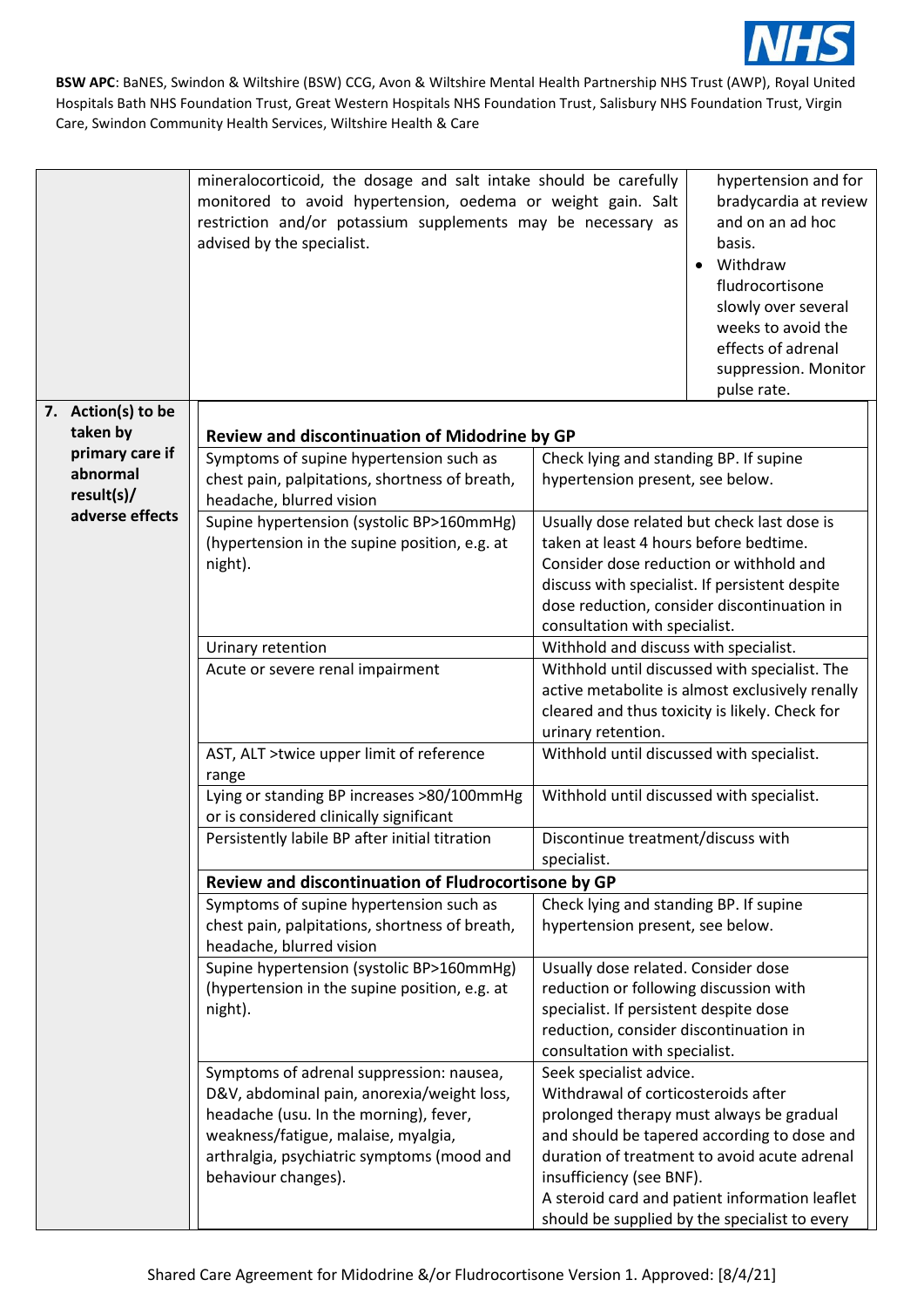

|                                                          |                                                                                                                                                                                            | patient when a systemic corticosteroid is<br>prescribed.                                        |  |
|----------------------------------------------------------|--------------------------------------------------------------------------------------------------------------------------------------------------------------------------------------------|-------------------------------------------------------------------------------------------------|--|
|                                                          | Hypokalaemia                                                                                                                                                                               | Consider prescribing potassium supplements                                                      |  |
|                                                          | Persistently labile BP after initial titration                                                                                                                                             | Discuss with specialist for advice.                                                             |  |
| 8. Cautions and                                          | Cautions - For all medicines in this SCA:                                                                                                                                                  |                                                                                                 |  |
| contraindicatio                                          | <b>Supine hypertension:</b>                                                                                                                                                                |                                                                                                 |  |
| ns                                                       |                                                                                                                                                                                            |                                                                                                 |  |
| Please note this does not                                | Regular monitoring of supine and standing BP is necessary due to the risk of supine<br>hypertension. Patients should report symptoms of supine hypertension immediately (as detailed       |                                                                                                 |  |
| replace the Summary of<br><b>Product Characteristics</b> | above). If supine hypertension occurs, which is not overcome by reducing the dose, treatment                                                                                               |                                                                                                 |  |
| (SPC) and should be read                                 | must be stopped; DO NOT stop fludrocortisone abruptly. The risk of supine hypertension                                                                                                     |                                                                                                 |  |
| in conjunction with it.                                  |                                                                                                                                                                                            | occurring during the night can be reduced by elevating the head (e.g. multiple pillows).        |  |
|                                                          | <b>Additionally for midodrine:</b>                                                                                                                                                         |                                                                                                 |  |
|                                                          |                                                                                                                                                                                            | Use with caution in hepatic impairment, atherosclerotic cardiovascular disease (especially with |  |
|                                                          |                                                                                                                                                                                            | symptoms of intestinal angina or claudication of the legs); elderly (manufacturer recommends    |  |
|                                                          |                                                                                                                                                                                            | cautious dose titration); prostate disorders (as midodrine may cause urinary retention). Use    |  |
|                                                          |                                                                                                                                                                                            | caution when midodrine is used concomitantly with cardiac glycosides and other agents that      |  |
|                                                          |                                                                                                                                                                                            | directly or indirectly reduce heart rate as slowing of the heart rate may occur after midodrine |  |
|                                                          | administration, due to vagal reflex.                                                                                                                                                       |                                                                                                 |  |
|                                                          | <b>Additionally for fludrocortisone:</b>                                                                                                                                                   |                                                                                                 |  |
|                                                          |                                                                                                                                                                                            | As with all systemic corticosteroids, use with caution in renal impairment, congestive heart    |  |
|                                                          | failure; diabetes mellitus (including a family history of); diverticulitis; epilepsy; glaucoma                                                                                             |                                                                                                 |  |
|                                                          | (including a family history of or susceptibility to); history of steroid myopathy; history of                                                                                              |                                                                                                 |  |
|                                                          | tuberculosis or X-ray changes (frequent monitoring required); hypertension; hypothyroidism;                                                                                                |                                                                                                 |  |
|                                                          | infection (particularly untreated); long-term use; myasthenia gravis; ocular herpes simplex (risk                                                                                          |                                                                                                 |  |
|                                                          | of corneal perforation); osteoporosis (in children); osteoporosis (post-menopausal women and                                                                                               |                                                                                                 |  |
|                                                          | the elderly at risk) (in adults); peptic ulcer; psychiatric reactions; recent intestinal anastomoses;                                                                                      |                                                                                                 |  |
|                                                          | recent myocardial infarction (rupture reported); severe affective disorders (particularly if history                                                                                       |                                                                                                 |  |
|                                                          | of steroid-induced psychosis); thromboembolic disorders; ulcerative colitis.                                                                                                               |                                                                                                 |  |
|                                                          | <b>Contraindications</b>                                                                                                                                                                   |                                                                                                 |  |
|                                                          | All medicines in this SCA are contraindicated if there is hypersensitivity to the active substance                                                                                         |                                                                                                 |  |
|                                                          | or to any of the excipients listed in their SPC.                                                                                                                                           |                                                                                                 |  |
|                                                          | <b>Additionally for midodrine:</b>                                                                                                                                                         |                                                                                                 |  |
|                                                          | Contraindicated in aortic aneurysm; blood vessel spasm; bradycardia; cardiac conduction<br>disturbances; cerebrovascular disease including stroke (relative C/I); congestive heart failure |                                                                                                 |  |
|                                                          |                                                                                                                                                                                            |                                                                                                 |  |
|                                                          | (relative C/I); hypertension; hyperthyroidism; myocardial infarction; narrow-angle glaucoma;                                                                                               |                                                                                                 |  |
|                                                          | phaeochromocytoma; proliferative diabetic retinopathy; serious obliterative blood vessel                                                                                                   |                                                                                                 |  |
|                                                          | disease; serious prostate disorder; urinary retention                                                                                                                                      |                                                                                                 |  |
|                                                          | <b>Additionally for fludrocortisone:</b>                                                                                                                                                   |                                                                                                 |  |
| Significant<br>9.                                        |                                                                                                                                                                                            | Contraindicated in systemic infections unless specific anti-infective therapy is employed.      |  |
| medicine and                                             | <b>Midodrine interactions</b>                                                                                                                                                              |                                                                                                 |  |
| food                                                     | Sympathomimetics and other                                                                                                                                                                 | Avoid as a pronounced increase in blood pressure may                                            |  |
| interactions                                             | vasopressor agents                                                                                                                                                                         | occur.                                                                                          |  |
| and                                                      |                                                                                                                                                                                            |                                                                                                 |  |
| management                                               | Alpha-adrenergic antagonists                                                                                                                                                               | The effect of midodrine is blocked by $\alpha$ -adrenergic                                      |  |
| For a comprehensive list,                                |                                                                                                                                                                                            | antagonists such as prazosin and phentolamine.                                                  |  |
| consult the BNF or<br><b>Summary of Product</b>          |                                                                                                                                                                                            |                                                                                                 |  |
| Characteristics (SPC)                                    | Heart rate reducing drugs                                                                                                                                                                  | Monitoring is recommended if midodrine is combined                                              |  |
|                                                          |                                                                                                                                                                                            | with other drugs that directly or indirectly reduce the                                         |  |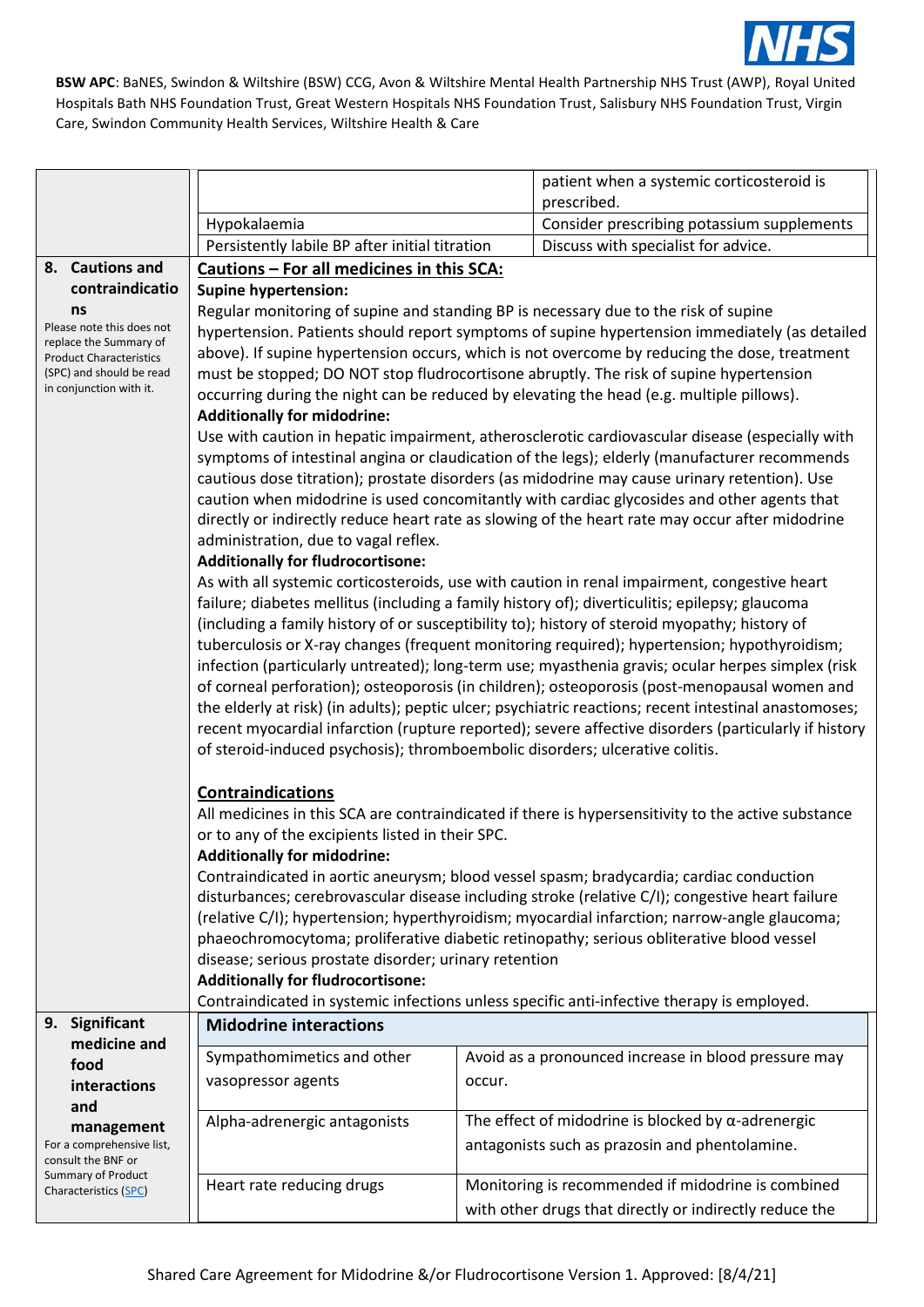

|                                                                                                                                     | heart rate.                                                                                                                                                                                                                                                                                |
|-------------------------------------------------------------------------------------------------------------------------------------|--------------------------------------------------------------------------------------------------------------------------------------------------------------------------------------------------------------------------------------------------------------------------------------------|
| Glycosides                                                                                                                          | Simultaneous use of digitalis preparations may<br>potentiate heart rate reducing effect and heart block<br>may occur.                                                                                                                                                                      |
| Corticosteroid preparations                                                                                                         | Midodrine may enhance the hypertensive effects of<br>corticosteroids. Patients treated with midodrine in<br>combination with mineralocorticoids or glucocorticoids<br>(e.g. fludrocortisone) may be at increased risk of<br>glaucoma/increased intraocular pressure; monitor<br>carefully. |
| <b>Fludrocortisone interactions</b>                                                                                                 |                                                                                                                                                                                                                                                                                            |
| <b>Oral Anticoagulants</b>                                                                                                          | Corticosteroids may potentiate or decrease<br>anticoagulant action                                                                                                                                                                                                                         |
| Antidiabetics                                                                                                                       | Corticosteroids may increase blood glucose; monitor<br>diabetic control, esp. when corticosteroids are initiated,<br>discontinued, or dose is changed.                                                                                                                                     |
| Antihypertensives, including<br>diuretics                                                                                           | Corticosteroids antagonise the effects of<br>antihypertensives and diuretics. The hypokalaemic<br>effect of diuretics, including acetazolamide, is enhanced.                                                                                                                               |
| <b>CYP3A</b> inhibitors                                                                                                             | Co-treatment with CYP3A inhibitors, including<br>cobicistat-containing products may increase the risk of<br>systemic side-effects. The combination should be<br>avoided unless the benefit outweighs the increased risk<br>of systemic corticosteroid side-effects.                        |
| Digitalis glycosides                                                                                                                | Co-administration may enhance the risk of digitalis<br>toxicity                                                                                                                                                                                                                            |
| Oestrogens, including oral<br>contraceptives                                                                                        | Corticosteroid half-life and concentration may be<br>increased and clearance decreased.                                                                                                                                                                                                    |
| Hepatic Enzyme Inducers (e.g.<br>aminoglutethemide, barbiturates,<br>carbamazepine, phenytoin,<br>primidone, rifabutin, rifampicin) | There may be increased metabolic clearance of<br>Fludrocortisone. Observe for possible diminished effect<br>of steroid, and adjust the dosage accordingly.                                                                                                                                 |
| Ketoconazole                                                                                                                        | Corticosteroid clearance may be decreased, resulting in<br>increased effects.                                                                                                                                                                                                              |
| <b>NSAIDS</b>                                                                                                                       | Corticosteroids may increase GI bleeding and ulceration<br>associated with NSAIDS. They can reduce serum<br>salicylate levels reducing their efficacy. Stopping<br>corticosteroids when on high-dose NSAIDS may result in<br>salicylate toxicity.                                          |
| Thyroid drugs                                                                                                                       | Metabolic clearance of adrenocorticoids is decreased in<br>hypothyroid patients and increased in hyperthyroid<br>patients. Changes in thyroid status of the patient may<br>necessitate adjustment in adrenocorticoid dosage.                                                               |
| Vaccines                                                                                                                            | Neurological complications and lack of antibody<br>response may occur when patients taking<br>corticosteroids are vaccinated.                                                                                                                                                              |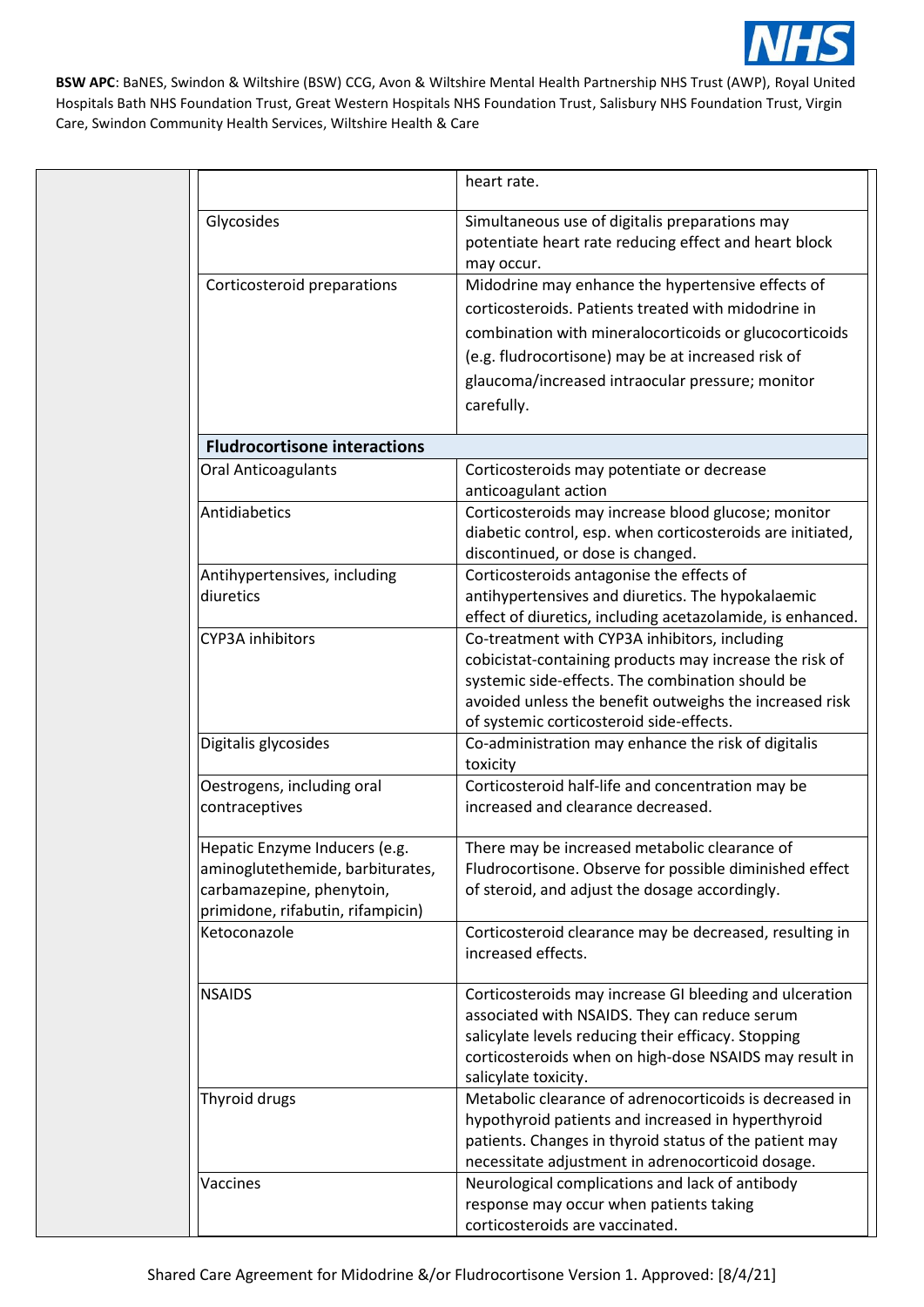

|                                                                                                                                                                                                                                                                                     | This list is not exhaustive. The manufacturer's summary of product characteristics (SPC) and                                                                                                                                                                                                                                                                                                                                                                                                                                                                                                                                                                                                                                                                                                                                                                                                                                                                                                                                                                                                                                                                                                                                                                                                                                                                                      |  |
|-------------------------------------------------------------------------------------------------------------------------------------------------------------------------------------------------------------------------------------------------------------------------------------|-----------------------------------------------------------------------------------------------------------------------------------------------------------------------------------------------------------------------------------------------------------------------------------------------------------------------------------------------------------------------------------------------------------------------------------------------------------------------------------------------------------------------------------------------------------------------------------------------------------------------------------------------------------------------------------------------------------------------------------------------------------------------------------------------------------------------------------------------------------------------------------------------------------------------------------------------------------------------------------------------------------------------------------------------------------------------------------------------------------------------------------------------------------------------------------------------------------------------------------------------------------------------------------------------------------------------------------------------------------------------------------|--|
|                                                                                                                                                                                                                                                                                     | the most current edition of the British National Formulary should be consulted for full                                                                                                                                                                                                                                                                                                                                                                                                                                                                                                                                                                                                                                                                                                                                                                                                                                                                                                                                                                                                                                                                                                                                                                                                                                                                                           |  |
|                                                                                                                                                                                                                                                                                     | information on contra-indications, warnings, side-effects and drug interactions.                                                                                                                                                                                                                                                                                                                                                                                                                                                                                                                                                                                                                                                                                                                                                                                                                                                                                                                                                                                                                                                                                                                                                                                                                                                                                                  |  |
| 10. Adverse effects                                                                                                                                                                                                                                                                 | <b>Adverse Effects</b>                                                                                                                                                                                                                                                                                                                                                                                                                                                                                                                                                                                                                                                                                                                                                                                                                                                                                                                                                                                                                                                                                                                                                                                                                                                                                                                                                            |  |
| Include details of<br>incidence, identification,<br>importance.                                                                                                                                                                                                                     | <b>Midodrine:</b><br>Most common side effects: piloerection, itchy scalp, paraesthesia, paraesthesia of the scalp,<br>urinary retention, supine hypertension, increased supine hypertension, and pruritus.<br>Panic/anxiety occurs in about 5% of patients.<br><b>Fludrocortisone:</b><br>Most common side effects: hypertension, sodium and water retention, potassium loss and<br>increased calcium excretion. High doses can cause Cushing's syndrome.<br>Gastro-intestinal effects: dyspepsia, abdominal distension, acute pancreatitis, oesophageal<br>ulceration and candidiasis<br>Musculoskeletal effects: muscle weakness, vertebral and long bone fractures, tendon rupture<br>Endocrine effects: menstrual irregularities and amenorrhoea, hirsutism, weight gain,<br>٠<br>hypercholesterolaemia, hyperlipidaemia, negative nitrogen and calcium balance, increased<br>appetite; increased susceptibility to and severity of infection, reactivation of dormant<br>tuberculosis<br>Neuropsychiatric effects: psychological dependence, insomnia, aggravation of schizophrenia,<br>aggravation of epilepsy, increased intracranial pressure with papilloedema in children<br>Ophthalmic effects: glaucoma, papilloedema, posterior subcapsular cataracts, corneal or<br>scleral thinning and exacerbation of ophthalmic viral or fungal disease, increased intra-ocular |  |
|                                                                                                                                                                                                                                                                                     | pressure, exophthalmos;<br>Other side effects: impaired healing, petechiae, ecchymoses, facial erythema, suppression of<br>skin test reactions, urticaria, hyperhidrosis, skin atrophy, bruising, telangiectasia, myocardial<br>rupture following recent myocardial infarction, congestive heart failure, leucocytosis,<br>hyperglycaemia, thromboembolism, nausea, malaise, hiccups, headache, vertigo.                                                                                                                                                                                                                                                                                                                                                                                                                                                                                                                                                                                                                                                                                                                                                                                                                                                                                                                                                                          |  |
| 11. Advice to                                                                                                                                                                                                                                                                       | For all medicines in this SCA:                                                                                                                                                                                                                                                                                                                                                                                                                                                                                                                                                                                                                                                                                                                                                                                                                                                                                                                                                                                                                                                                                                                                                                                                                                                                                                                                                    |  |
| patients and<br>carers<br>The specialist will counsel<br>the patient with regard to<br>the benefits and risks of<br>treatment and will provide<br>the patient with any<br>relevant information and<br>advice, including patient<br>information leaflets on<br>individual medicines. | • Patients should be told to report symptoms of supine hypertension immediately such as<br>chest pain, palpitations, shortness of breath, headache and blurred vision.<br>Avoid administration in the late evening. The last daily dose should be taken at least 4 hours<br>$\bullet$<br>before bedtime in order to prevent high BP. The risk of high BP occurring during the night can<br>be reduced by elevating the head of the bed.<br>Patients on midodrine should be told to report promptly any indication of urinary retention<br>٠<br>(e.g. hesitancy or frequency of micturition) which may be a sign of urinary retention.<br>Patients taking fludrocortisone should carry steroid treatment cards which give clear<br>$\bullet$<br>guidance on the precautions to be taken to minimise risk and which provides details of<br>prescriber, drug, dosage and the duration of treatment.<br>Useful NICE patient information about the use of fludrocortisone for postural hypotension<br>can be found here (Oct 2013):<br>https://www.nice.org.uk/advice/esuom20/resources/fludrocortisone-for-low-blood-<br>pressure-on-standing-postural-hypotension-pdf-17488116421                                                                                                                                                                                                    |  |
| 12. Pregnancy and                                                                                                                                                                                                                                                                   | Not applicable.                                                                                                                                                                                                                                                                                                                                                                                                                                                                                                                                                                                                                                                                                                                                                                                                                                                                                                                                                                                                                                                                                                                                                                                                                                                                                                                                                                   |  |
| breast feeding<br>It is the responsibility of<br>the specialist to provide<br>advice on the need for<br>contraception to male and<br>female patients on<br>initiation and at each<br>review but the ongoing<br>responsibility for providing<br>this advice rests with both          |                                                                                                                                                                                                                                                                                                                                                                                                                                                                                                                                                                                                                                                                                                                                                                                                                                                                                                                                                                                                                                                                                                                                                                                                                                                                                                                                                                                   |  |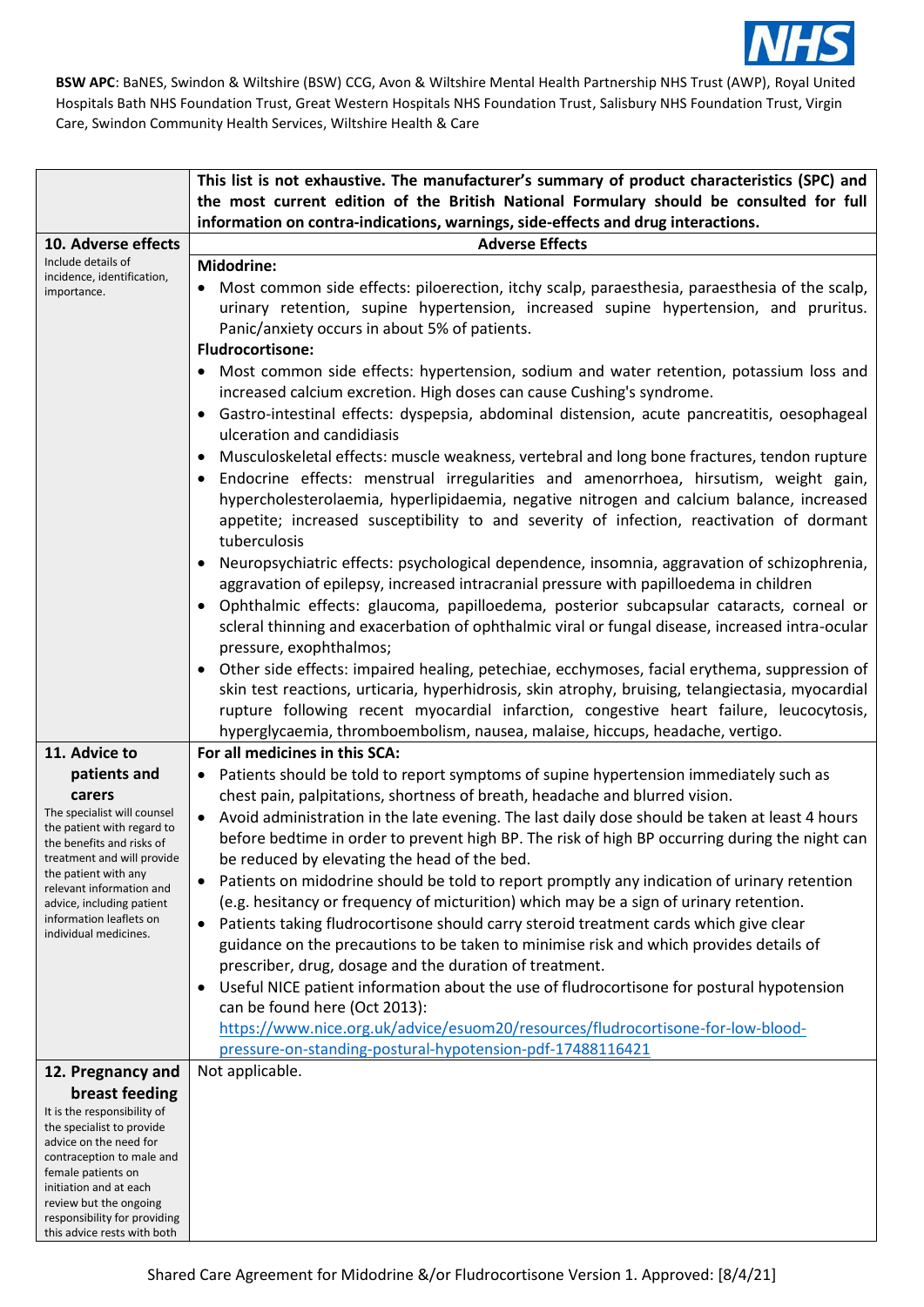

| the GP and the specialist.                           |                                                                                              |                                                           |                                                                                               |                   |  |
|------------------------------------------------------|----------------------------------------------------------------------------------------------|-----------------------------------------------------------|-----------------------------------------------------------------------------------------------|-------------------|--|
| 13. Specialist                                       | <b>RUH Neurology</b>                                                                         |                                                           |                                                                                               |                   |  |
| contact                                              | Dr N Giffin                                                                                  | Nicola.giffin@nhs.net                                     |                                                                                               | X5456             |  |
| information                                          | Dr P Lyons                                                                                   |                                                           | Paul.lyons@nhs.net                                                                            |                   |  |
|                                                      | Dr G Chohan                                                                                  | g.chohan@nhs.net                                          |                                                                                               | X5378             |  |
|                                                      | <b>RUH Care of the Elderly</b>                                                               |                                                           |                                                                                               |                   |  |
|                                                      | Dr Sara Evans                                                                                | sara.evans1@nhs.net                                       |                                                                                               | Sec: 01225 821028 |  |
|                                                      | <b>GWH Care of the Elderly</b>                                                               |                                                           |                                                                                               |                   |  |
|                                                      | Dr Nicola Watson                                                                             | Nicola.watson12@nhs.net                                   |                                                                                               | Sec: 01793 605108 |  |
|                                                      |                                                                                              |                                                           |                                                                                               | Dr Watson: 01793  |  |
|                                                      |                                                                                              |                                                           |                                                                                               | 607349            |  |
|                                                      | <b>GWH Neurology</b>                                                                         |                                                           |                                                                                               |                   |  |
|                                                      | Dr Hinze/Dr Yiin                                                                             | Consultant                                                | Gwh.neurologyrefs@nhs.net                                                                     | 01793 605099      |  |
|                                                      | Dr Lennox/Dr Paul/Dr                                                                         | neurologists                                              |                                                                                               | 01793 604767      |  |
|                                                      | Thompson                                                                                     |                                                           |                                                                                               |                   |  |
|                                                      | Dr Zuromskis/Dr                                                                              |                                                           |                                                                                               | 01793 605105      |  |
|                                                      | Bajoriene                                                                                    |                                                           |                                                                                               |                   |  |
|                                                      | Dr Mazzucco/Dr                                                                               |                                                           |                                                                                               | 01793 605114      |  |
|                                                      | Morrish/Dr Sarangmat                                                                         |                                                           |                                                                                               |                   |  |
|                                                      | <b>SFT Care of the Elderly</b>                                                               |                                                           |                                                                                               |                   |  |
|                                                      | Dr Hugo Powell                                                                               | Consultant                                                | hugo.powell@nhs.net                                                                           |                   |  |
|                                                      | Dr Jonny Drayson                                                                             | Consultant                                                | jonny.drayson@nhs.net                                                                         |                   |  |
|                                                      | <b>SFT Neurology</b>                                                                         |                                                           |                                                                                               |                   |  |
|                                                      | Dr Boyd Ghosh                                                                                | Consultant                                                | Sft.admin.neurology@nhs.net                                                                   | 01722 429233      |  |
|                                                      | Dr Chinar Osman                                                                              | neurologists                                              |                                                                                               |                   |  |
|                                                      | Dr Joanna Lovett                                                                             |                                                           |                                                                                               |                   |  |
| 14. Additional                                       |                                                                                              |                                                           |                                                                                               |                   |  |
|                                                      |                                                                                              |                                                           | Annual treatment costs (at maximum dose) February 2021 Drug Tariff:                           |                   |  |
| information<br>For example, process for              | Midodrine (10mg TDS): £1644                                                                  |                                                           |                                                                                               |                   |  |
| when Specialist or GP                                | Fludrocortisone (300mcg in split doses): £480 (off-label)<br>$\bullet$                       |                                                           |                                                                                               |                   |  |
| changes roles; specific                              |                                                                                              |                                                           |                                                                                               |                   |  |
| issues related to patient<br>age/ capacity/ specific |                                                                                              |                                                           |                                                                                               |                   |  |
| monitoring.                                          |                                                                                              |                                                           |                                                                                               |                   |  |
| 15. References                                       | British National Formulary. London: British Medical Association and The Royal Pharmaceutical |                                                           |                                                                                               |                   |  |
|                                                      | Society of Great Britain; Accessed Jan 2021 via:                                             |                                                           |                                                                                               |                   |  |
|                                                      | https://www.evidence.nhs.uk/formulary/bnf/current                                            |                                                           |                                                                                               |                   |  |
|                                                      | NICE evidence summary [ESUOM20]: Postural hypotension in adults: fludrocortisone, October    |                                                           |                                                                                               |                   |  |
|                                                      | 2013, Accessed Jan 2021 via: https://www.nice.org.uk/advice/esuom20/chapter/Key-points-      |                                                           |                                                                                               |                   |  |
|                                                      | from-the-evidence                                                                            |                                                           |                                                                                               |                   |  |
|                                                      | NICE Evidence summary [ESNM61]: Orthostatic hypotension due to autonomic dysfunction:        |                                                           |                                                                                               |                   |  |
|                                                      | midodrine, October 2015, Accessed Jan 2021 via:                                              |                                                           |                                                                                               |                   |  |
|                                                      |                                                                                              |                                                           | https://www.nice.org.uk/advice/esnm61/chapter/Key-points-from-the-evidence                    |                   |  |
|                                                      |                                                                                              |                                                           | Summary of product characteristics: Midodrine. Accessed 18/1/21.                              |                   |  |
|                                                      | https://www.medicines.org.uk/emc/product/2265/smpc                                           |                                                           |                                                                                               |                   |  |
|                                                      | Summary of product characteristics: Fludrocortisone. Accessed 18/1/21.                       |                                                           |                                                                                               |                   |  |
|                                                      | https://www.medicines.org.uk/emc/product/11457                                               |                                                           |                                                                                               |                   |  |
| 16. To be read in                                    |                                                                                              |                                                           | • NHS England: Responsibility for Prescribing Between Primary & Secondary/ Tertiary Care. Ref |                   |  |
| conjunction                                          |                                                                                              | 07573, Version 1.0, Published January 2018. Accessed via: |                                                                                               |                   |  |
| with the                                             | https://www.england.nhs.uk/publication/responsibility-for-prescribing-between-primary-       |                                                           |                                                                                               |                   |  |
| following                                            | and-secondary-tertiary-care/                                                                 |                                                           |                                                                                               |                   |  |
| documents                                            | Click or tap here to enter text.<br>$\bullet$                                                |                                                           |                                                                                               |                   |  |